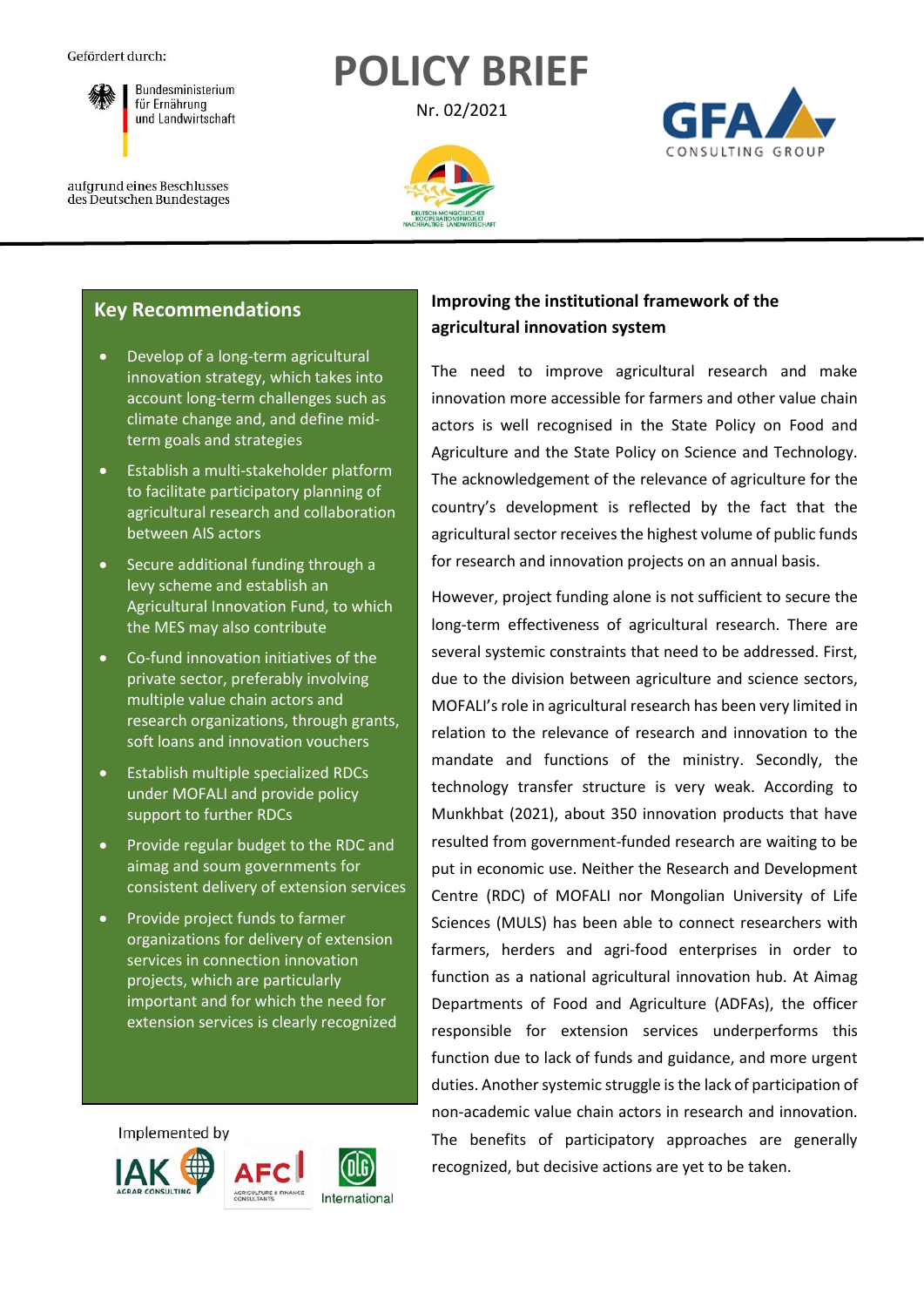

Sustainable change of a system needs to be guided by a conceptual framework. For this purpose, we strongly urge MOFALI to adopt the agricultural innovation system (AIS) perspective, which was formally introduced in 2007 but has not been integrated into concrete policies and actions yet. *An innovation system is a network of organisations, enterprises and individuals focused on bringing new products, new processes, and new forms of organisation into economic use, together with the institutions and policies that affect their behaviour and performance* (World Bank, 2006; Figure 1).



**Figure 1. A conceptual diagram of an agricultural innovation system**

Source: Spielman and Birner (2008), adapted from Arnold and Bell (2001)

The AIS perspective focuses on the organisation and management of multi-actor innovation processes, whereby the main role of the government lies in facilitation of those processes (Klerkx, 2020). Application of this concept will lead to combining of the forces of all relevant stakeholders towards the common goal of ensuring consistent delivery of new products, approaches and technologies that meet the various needs for innovation in the food and agriculture sector.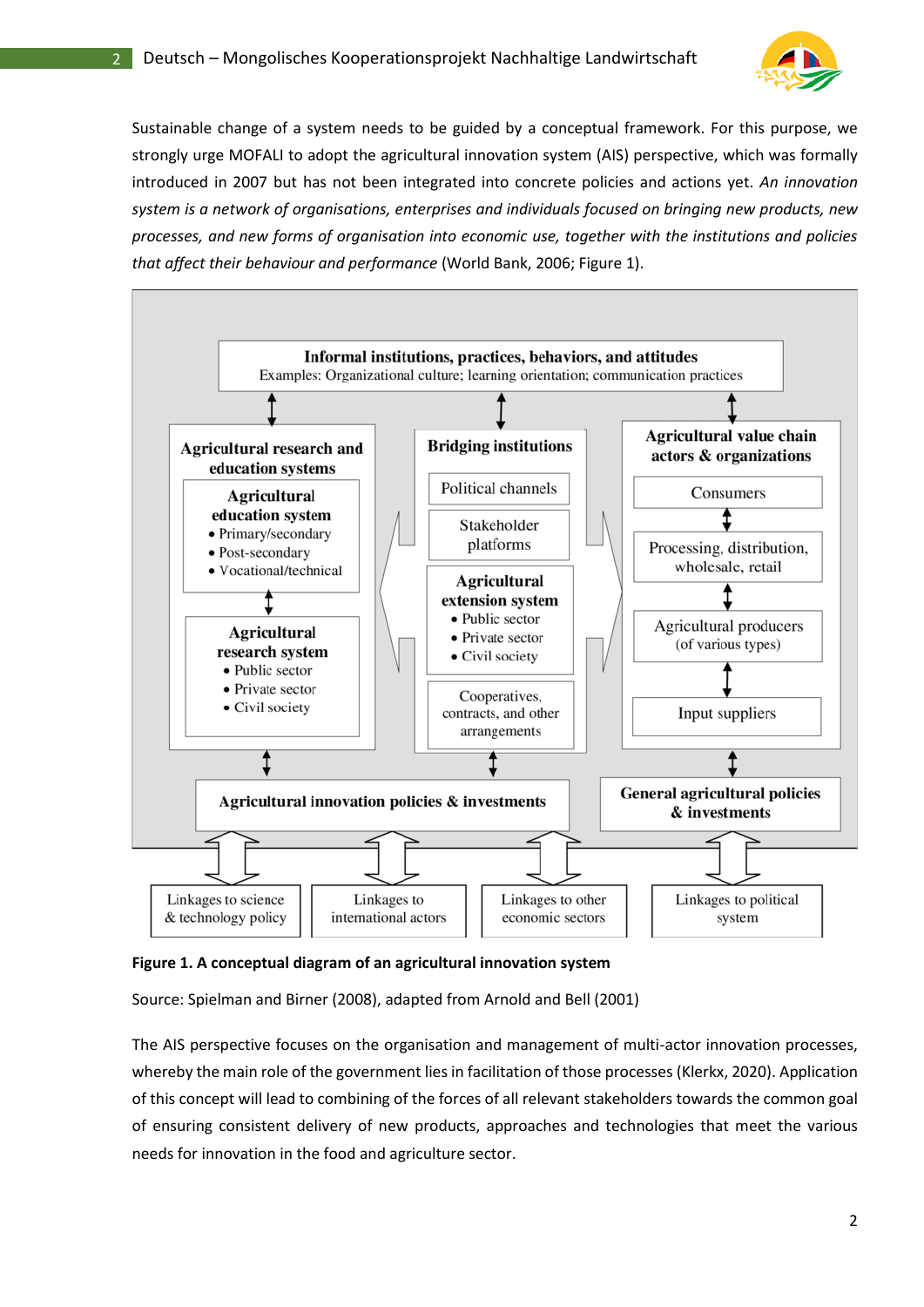

What concrete changes are needed for the national AIS of Mongolia to become more effective and internationally competitive? To answer this question, we should look at international experiences. A comprehensive overview is found in the Organisation for Economic Co-Operation and Development (OECD) publication "Innovation, Productivity and Sustainability in Food and Agriculture: Main Findings from Country Reviews and Policy Lessons", which is a summary of country reviews from 15 countries (Argentina, Australia, Brazil, Canada, China, Colombia, Estonia, Japan, Korea, Latvia, the Netherlands, Turkey, Sweden, Switzerland and the USA) that were undertaken between 2015 and 2019. The reviews resulted in numerous recommendations addressing different issues of the AIS. While it is not our intention to copy those recommendations, they can provide an orientation in designing context-specific policies and actions to improve the Mongolian AIS. This policy brief focuses on institutional aspects. Options for improving the institutional framework of the AIS of Mongolia are identified and discussed below as a basis for a multi-stakeholder dialogue on this subject.

### **Establish long- and mid-term strategies for agricultural innovation**

In all countries reviewed by OECD, a national agricultural innovation strategy, formulated as a mid-term (5 to 7 years) strategic plan for food and agriculture research, was developed by the government in consultation with research organisations and other relevant stakeholders. The strategic plan guides policies supporting agricultural innovation and provides research organisations with a framework, within which they develop their own objectives. In Mongolia, an "Innovation Program for the Development of the Food and Agriculture Sector" was approved by MOFALI for the period 2016-2020. Unfortunately, no information is available on how much policy support was channelled through this program and what outcomes were achieved by the end of 2020. Nevertheless, the intention of having an agricultural innovation strategy should be built on. Due to the increasing threat of climate change, which requires long-term adaptation strategies, MOFALI should facilitate the development of an agricultural innovation strategy for a period of 10 to 15 years, within which mid-term goals and actions should be defined.

#### **Establish a multi-stakeholder platform for agricultural innovation**

While top-down structure of agricultural research is not unique for Mongolia many other countries have created multi-stakeholder platforms to bring together value chain actors with researchers and policy makers. Such platforms have proven to promote demand-driven innovation and facilitate private sector investment in agricultural research. Examples include the Value Chain Round Tables (VCRTs) in Canada and the Field for Knowledge Integration and Innovation (FKII) in Japan. The VCRTs bring together industry leaders from across the value chain with policy makers for identifying sector strengths and weaknesses, capitalising on market opportunities, sharing information and building trust across commodity sectors, identifying research, policy, regulatory and technical requirements, creating shared visions and cooperative long-term strategies, and responding to crises. The FKII in Japan consists 3064 members (as of March 2019) representing producers, private companies, universities and research organisations, and structured in three layers:

1. The Council of Industry-Academia-Government Collaboration that provides members with the opportunity to network and exchange ideas for possible collaboration,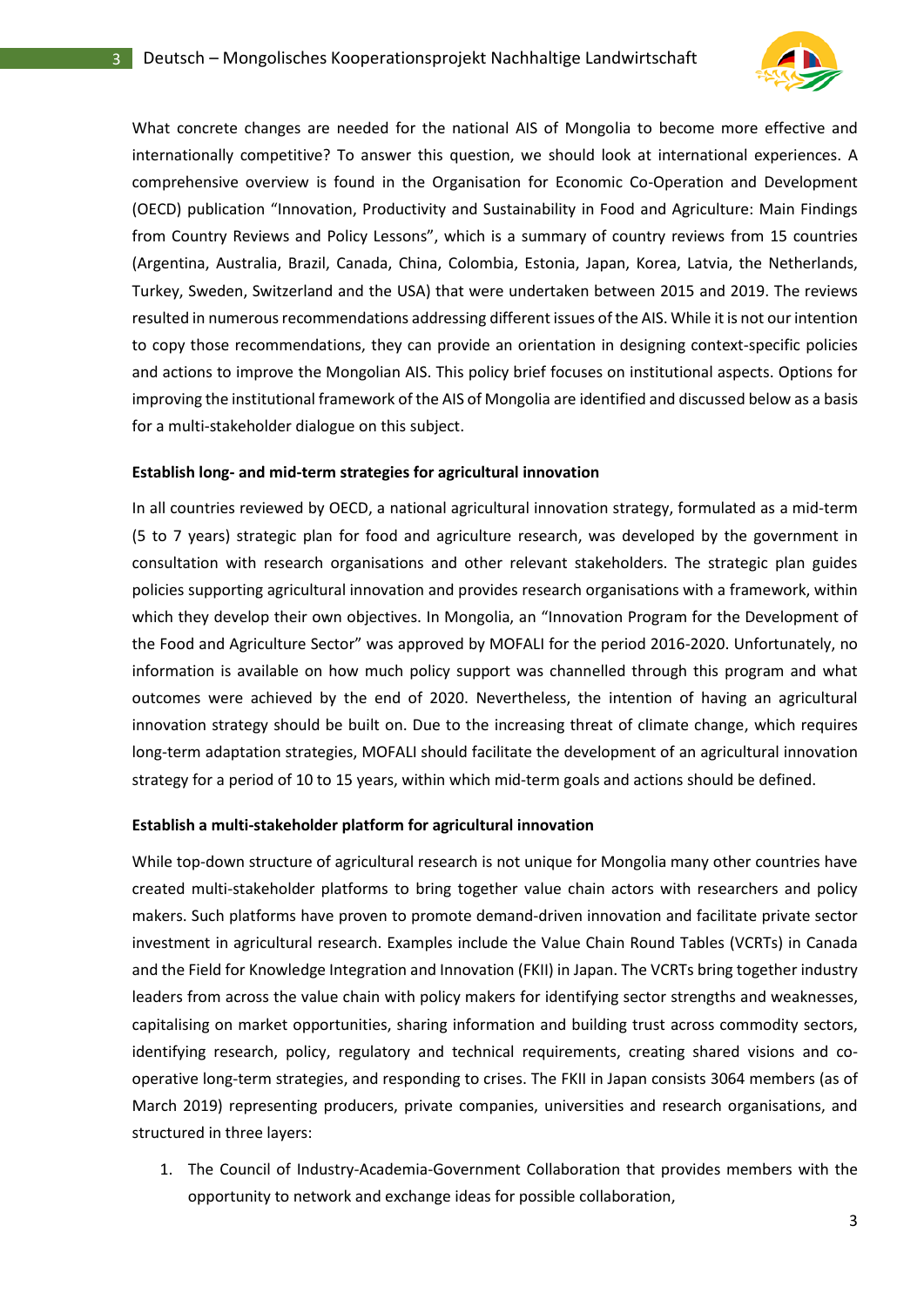

- 2. R&D platforms, in which members with common interests discuss R&D targets and design collaborative projects, and
- 3. R&D consortia that implement the projects designed in the R&D platforms.

In Mongolia, both the Board of Science and Technology at MOFALI and the Board of Agricultural Sciences at MULS are focused on research, which is only one component of the AIS. Therefore, a new platform, preferably named as the "Board of Agricultural Innovation", which shall involve all relevant actors of the AIS needs to be established. The initial function of the platform may be to provide the members with exchange and networking opportunities. In the mid-term, however, this Board should be used to involve farmers and other value chain actors in the planning of research projects and, vice versa, engage researchers in the innovation initiatives of non-academic value chain actors. Other possible functions include provision of policy advice, conducting of M&E of research projects and facilitation of partnerships and co-funding arrangements.

### **Establish an Agricultural Innovation Fund**

The AIS perspective makes clear that research funding provided by the Ministry of Education and Science (MES) alone does not guarantee success of the whole system. There is need for a stronger involvement of MOFALI in the AIS, not only as a coordinator but also as an investor. In a broad sense, core research conducted by research organizations should remain to be funded by MES while MOFALI should fund application-oriented innovation projects that are initiated by the private sector and/or that involve the collaboration of different stakeholders. For this purpose, we recommend the establishment of an Agricultural Innovation Fund (AIF) at MOFALI.

In order to generate a source for the suggested AIF, MOFALI should facilitate a new legislation that, similarly to the levy scheme in countries such as Australia and New Zealand, channels a part of the taxes collected at processing and/or marketing stages of agricultural products back to MOFALI. The ministry should, however, acknowledge the fact that the funds collected are actually paid by the producers, and include producers in the Board of the AIF that makes funding decisions.

Although managed by MOFALI the fund will also contribute to the MES's goal of improving research and making innovation more accessible. Hence, the possibility of co-funding by MES should be examined. By combining forces, both ministries will have a much better capacity to facilitate agricultural innovation.

Depending on the type and strategic importance of each project, funds can be allocated either as a grant or a soft loan. An essential requirement for support through the AIF must be private sector co-funding. The types of projects and activities that should be funded by the AIF are described below.

### **Stimulate private sector investment in innovation**

Internationally, the most common instrument to encourage private investment in innovation is tax incentive. However, the OECD country reviews have found out that tax incentives tend to favour large companies while the food and agriculture sector includes a high number of SMEs. For the latter, direct support channelled as soft loans, project grants (often paid as matching funds) and procurement is more useful. A rather unique instrument is the innovation and development voucher in Estonia.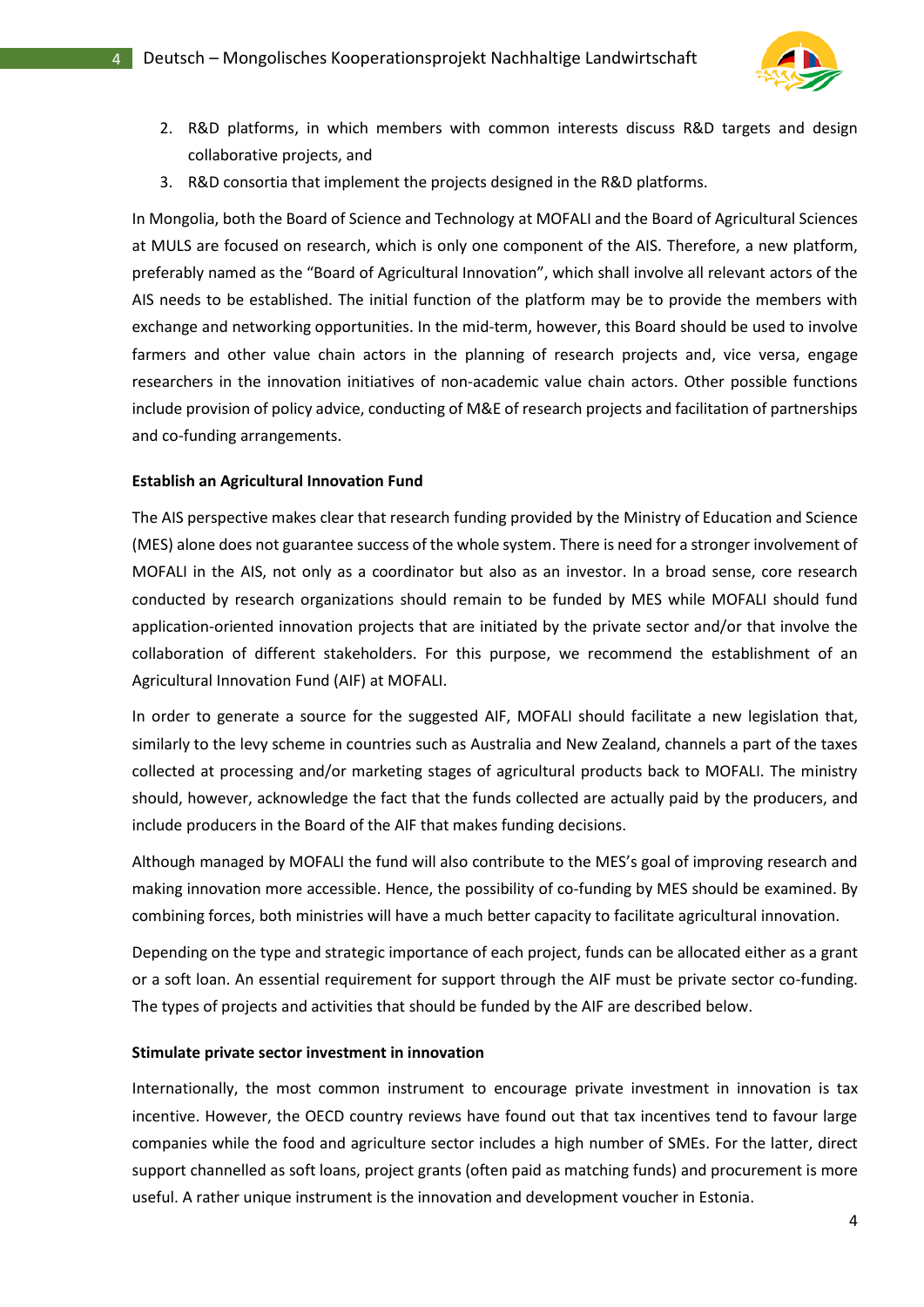

Grant funding and the innovation voucher scheme have already been piloted in Mongolia. Mercy Corps piloted innovation vouchers in 2012, providing selected rural SMEs with a voucher worth MNT 5 million that they used to introduce product or service innovation through collaboration with a research organisation, an expert team or an individual expert. The Livestock Commercialisation Project of the World Bank is currently introducing a matching fund scheme for service innovations in the livestock sector. Selected SMEs will receive a grant of up to USD 100 thousand on top of their own contribution.

Using the above examples, the suggested Agricultural Innovation Fund should stimulate private sector initiatives through a combination of grants, innovation vouchers and soft loans. Grants should be used to co-finance projects that are strategically important but involve high risks. Innovation vouchers would allow SMEs to innovate with the help of individual experts or professional organizations, which is otherwise not affordable. Soft loan is a versatile instrument that can serve various purposes.

#### **Support collaborative innovation projects**

The "classical" innovation is a one-way process channeling new things from the innovator to the users. Meanwhile, there is an overwhelming agreement that this linear model should be replaced by, or at least combined with, a more open and collaborative approach (Lee et al., 2012; Bitzer and Bijman, 2015; Saragih and Tan, 2018). The new trend is known as co-innovation, which is defined as an iterative process that brings together knowledge from many stakeholders, to support changes in technology, markets, regulations and other practices that support the commercialization and implementation of the knowledge to improve production, exports, profits and/or the environment (Vereijssen et al., 2017). In practical terms, it is collaboration of two or more value chain actors with the goal of innovating.

There are plenty of examples of co-innovation in the food and agriculture sector worldwide. The FKII in Japan facilitates a number of co-innovation projects. The "Smart dairy farm" project, for example, is implemented by a consortium consisting of two agricultural universities and three companies specialized in manufacturing of ICT applications for the livestock industry such as motion sensors, milking robotics, automatic barn cleaners and automatic feeders. In the Netherlands, the Top Sector Policy subjects the granting of public funds through a matching fund scheme to participation in Public-Private-Partnerships with the top sectors (which include agriculture). In each top sector, Top Consortia of entrepreneurs and researchers work together to identify priority areas of research and investment, and prepare action plans. The plans are implemented by Top Teams consisting of researchers, entrepreneurs and government officials. In Australia, the levy-funded agricultural Research and Development Corporations (RDCs) channel a significant share of government spending on agricultural R&D to co-innovation projects.

In Mongolia, co-innovation is not entirely unknown. Various development projects have facilitated collaboration between researchers and farmers for finding novel solutions to practical problems. At the policy level, however, this perspective has found little attention so far. The dominating paradigm is still the linear technology transfer model with clear separation between the "innovator" and the "users". Without interfering with MES's policies to support research conducted by research organizations, we recommend MOFALI to introduce support for co-innovation projects, preferably through the suggested Agricultural Innovation Fund. Each co-innovation project should be proposed and implemented by a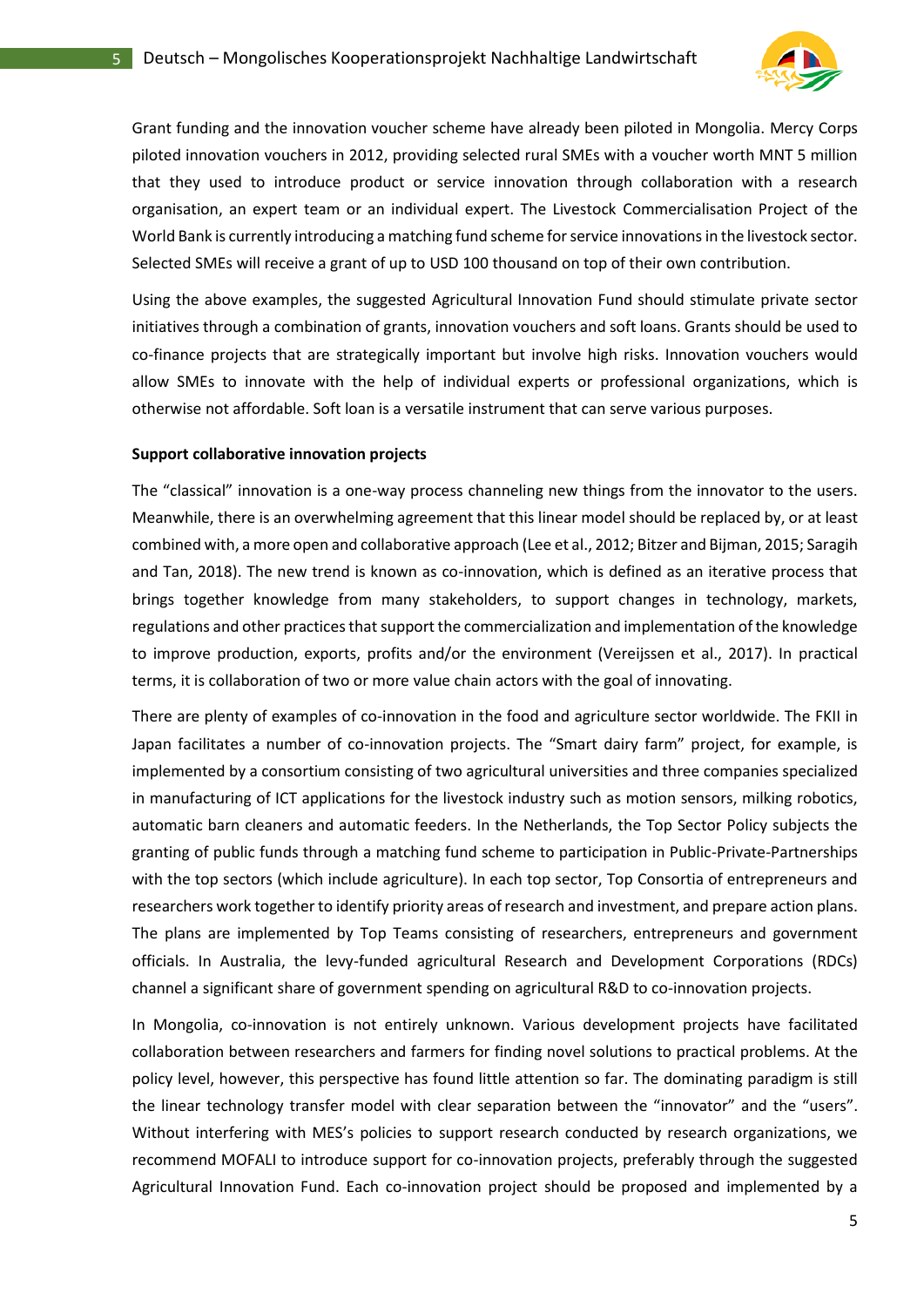

consortium consisting of one or several private companies or entrepreneurs, research organizations and other relevant value chain actors including input suppliers, processors, supermarkets or semi-government organizations such as the Agricultural Commodity Exchange or the Agriculture Support Fund.

### **Establish a network of RDCs both within and outside the MOFALI's structure**

The establishment of an RDC for Food, Agriculture and Light Industry through a merger of the former National Agricultural Extension Centre and the former Corporation for Research, Production and Business in Light Industry in 2020 reflected MOFALI's intention to co-facilitate innovation in food, agriculture and light industry sectors besides MES. In fact, this policy decision brought MOFALI one step closer to agricultural ministries in most developed countries, which maintain a large network of research organisations under their umbrella. In Germany, for example, the Federal Ministry of Food and Agriculture coordinates 10 research institutes in addition to several agencies that also conduct research.

In the case of the RDC in Mongolia, however, the concept was misinterpreted. An RDC is an organisation or an organisational unit that is specialized in R&D activities on a certain subject. For example, Syngenta operates 17 RDCs pursuing different research objectives such as "corn and soybean breeding", "oilseed rape and barley breeding" or "flowers breeding". Hence, if it is MOFALI's intention to facilitate R&D in food, agriculture and light industry sectors using the RDC model, then there should be several RDCs, each specialised on a certain topic. There can be, for example, an RDC for animal breeding, an RDC for plant breeding and another one for development of functional foods. A justified question in this regard is how effective it is for MOFALI to coordinate many different RDCs, some of which should be located in rural areas. Considering the capacity of the current RDC, our recommendations to MOFALI are:

- To divide the current RDC into two units an RDC for hide and skin processing, and an RDC for horticulture;
- Establish a limited number of RDCs under MOFALI on selected subjects of strategic importance (discussion concerning further RDCs needed is beyond the scope of this policy brief),
- Encourage the establishment of RDCs by other organisations such as MULS, agri-food enterprises and producer associations through grants, soft loans and/or other policy instruments.

### **Establish a pluralistic agricultural extension system**

The OECD review concludes that "*farm advisory systems have had an important role in the transfer and successful adoption of innovation, in particular at early stages of development*". A wide diversity of systems, public and private providers and funding mechanisms were found in the reviewed countries (Table 1). While there are no blueprint approaches of preferred models for farm advisory services, OECD's key recommendation is to encourage a diverse supply of relevant advice from diverse public and private suppliers (OECD, 2019).

In Mongolia, extension is mainly provided by agricultural officers at aimag and soum governments. The main problems are that there is no regular government funding for extension and the agricultural officers have many other duties. Other non-regular providers of extension services include farmer organizations,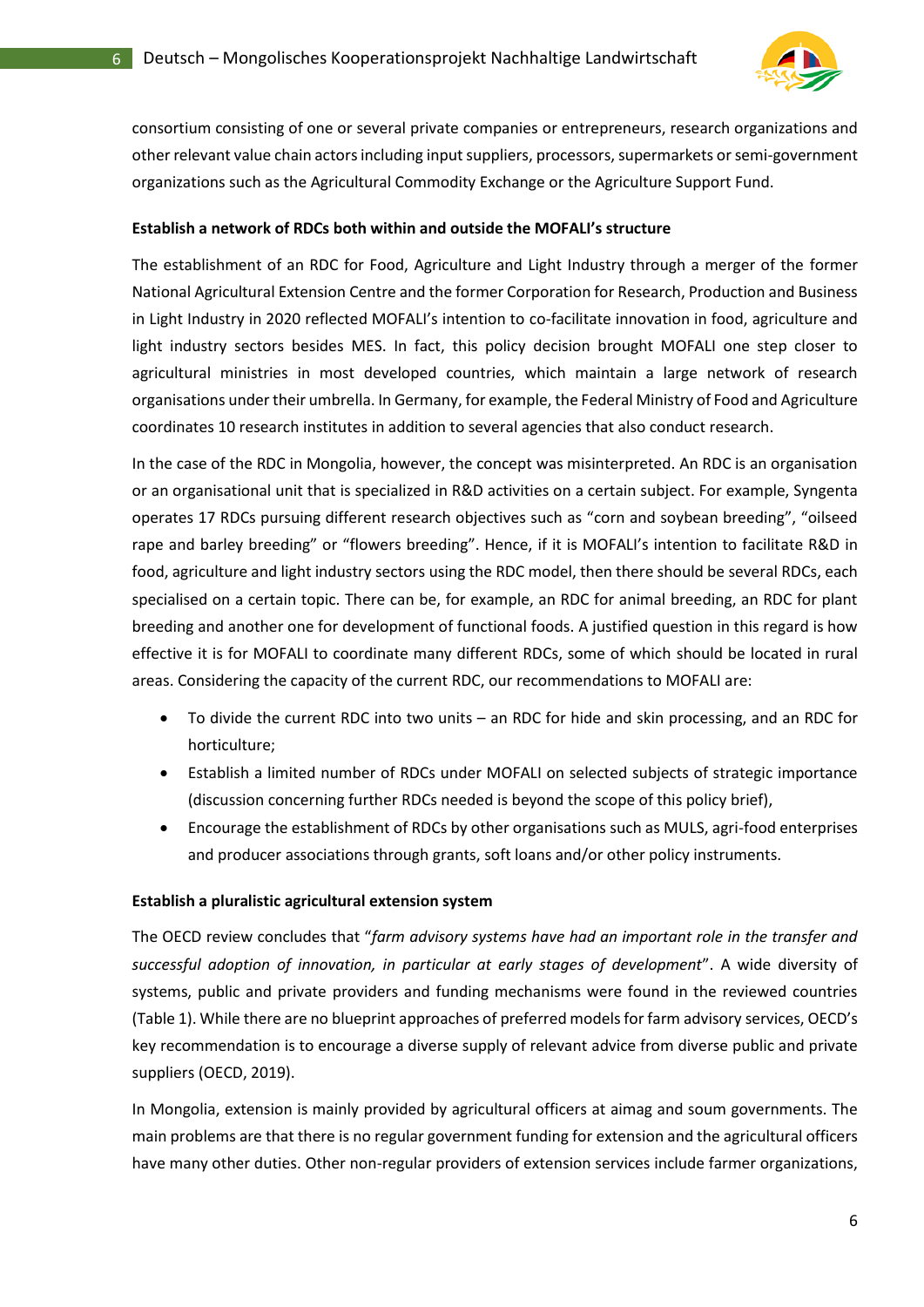

input suppliers, MULS, the agricultural research institutes and development projects. In fact, a pluralistic extension system has been emerging but a long-term perspective is missing.

|                | <b>Main institutions</b> | Source of funds               | <b>Countries</b>          |
|----------------|--------------------------|-------------------------------|---------------------------|
| State-run      | Public                   | Wholly financed from public   | Brazil (for small farms), |
|                | organizations at         | funds                         | Colombia, Japan,          |
|                | regional and             |                               | Korea, Sweden, Turkey,    |
|                | national levels          |                               | <b>USA</b>                |
| Public-private | Increasingly             | Farmers partly or wholly pay  | Canada, China, Estonia,   |
| service        | provided by private      | for services; centralized and | Australia, USA            |
|                | consultant firms         | decentralized                 |                           |
| Farmers'       | Farmers'                 | Membership fees and           | Australia, Canada,        |
| organizations  | organizations            | payments by farmers           | Colombia, Japan, USA      |
| Commercial     | Commercial firms         | Payment through project       | Netherlands, Brazil       |
|                | or private               | implementation or grants      | (commercial farms),       |
|                | individuals              |                               | Turkey, USA               |

**Table 1. Examples of advisory services**

Source: OECD (2019)

A part of the agricultural innovation policy of Mongolia must be extension policy, in which the goals, funding mechanisms and roles and responsibilities of the public and private actors should be defined. Leaving fee-for-service and extension-for-marketing schemes to the private sector, the national extension policy should be mainly implemented through the government system and farmer organizations. The main funding schemes should be provision of a regular budget and project grants.

The government extension system under MOFALI should be coordinated by the RDC at the national level and the ADFAs at the aimag level. Services shall be delivered by soum governments and bag governors in collaboration with *demonstration farms* and *herder and farmer advisers*. MOFALI should provide regular budget, and channel a part of public funds for agricultural R&D and donor funds for development projects to the system (Erdenebolor, 2020).

Farmer organizations such as the Mongolian National Crop Farmers Association and the Federation of Milk Producers already provide training and advice to their members. However, the advantages of farmer organizations such as cost-effectiveness and the ability to reach thousands of producers with information and advice should be further utilized for the benefit of the national AIS. Our recommendation to MOFALI is to provide project funds to farmer organizations for delivery of extension services in connection with innovation projects supported through the suggested Agricultural Innovation Fund, which are deemed particularly important for the food and agriculture sector and for which the need for extension services is clearly recognized.